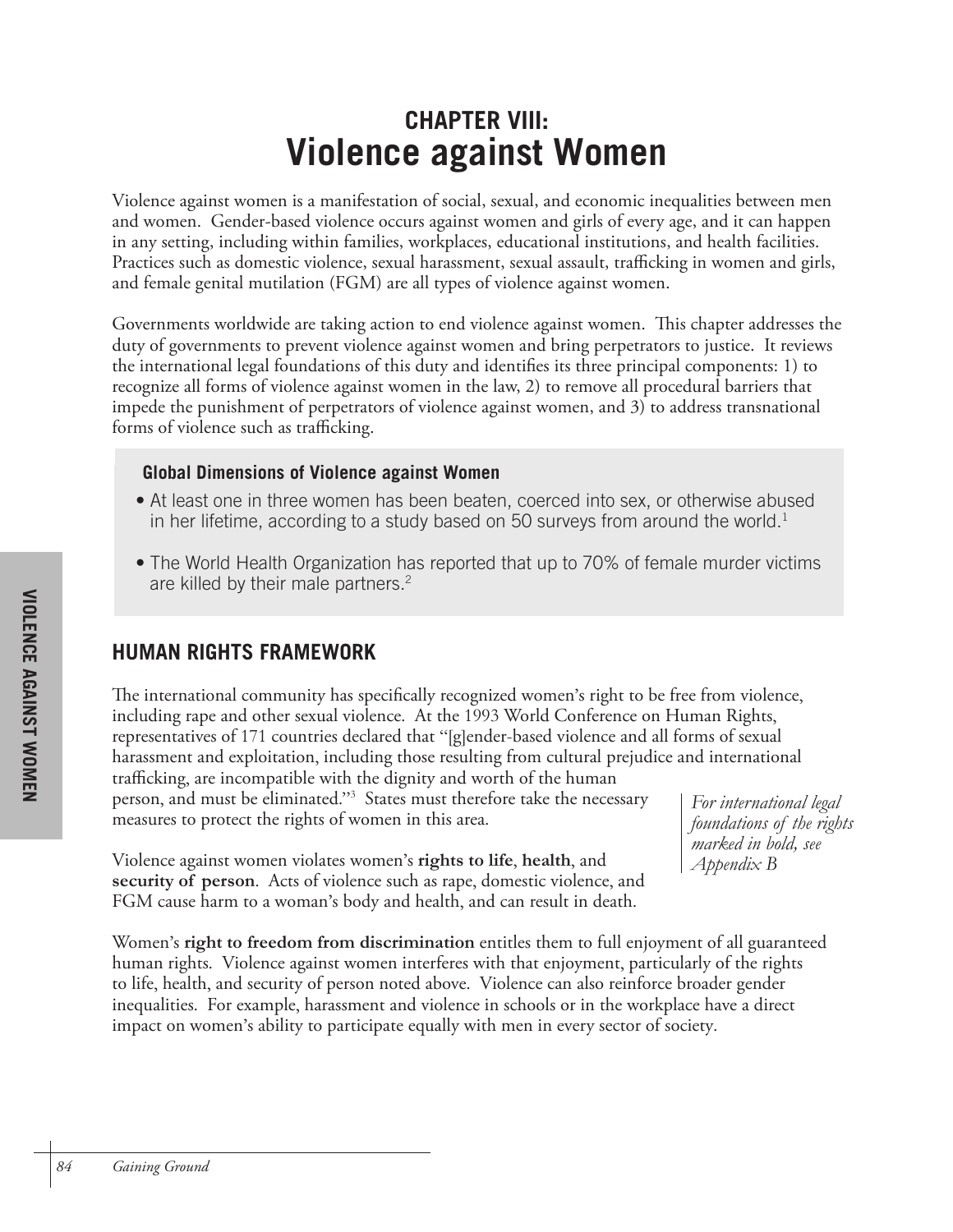#### **These legal guarantees require governments to:**

- **Recognize a governmental duty to take measures to prevent violence within the family.**  Governments can be held accountable for their failure to prevent and punish acts of violence committed by private parties.
- **Recognize all forms of violence against women in the law.** Governments must criminalize all forms of violence against women and create law enforcement and judicial mechanisms to facilitate meaningful enforcement of laws protecting women from violence.
- **Address transnational forms of violence against women, including trafficking.** Governments should ensure that criminal laws specifically address trafficking. Also, governments should enact legislation to protect and support victims of trafficking.

## **1. RECOGNITION OF A GOVERNMENTAL DUTY TO PREVENT VIOLENCE WITHIN THE FAMILY**

Governments' responsibility for preventing violence against women requires action on multiple fronts. Initiatives to address gender-based violence, such as **El Salvador**'s law against violence within the family, can improve the response of law enforcement by enumerating procedures that make it safer for survivors to come forward.

#### **A. El Salvador Addresses Violence within the Family**

*Since domestic violence commonly occurs within the home and between close relatives, advocates for intervention frequently must dispute the contention that the problem is a private affair. At the same time, legislators need to consider the family context in which the violence takes place in order to draft appropriate legislation. In El Salvador, a 1996 law on violence within the family represents one public response that is sensitive to the intimate dimensions of these crimes.*

In El Salvador, violence within the family is regulated by the Law against Violence within the Family and by the penal code. 4 The former establishes the state's duty to prevent, punish, and eradicate violence within the family. 5

#### *Definition of violence within the family*

The law defines violence within the family as direct or indirect acts or omissions "that cause harm, physical, sexual, or psychological suffering, or death to persons within a family."6 Three types of family violence are distinguished: psychological violence, $^7$  physical violence, $^8$  and sexual violence. $^9$ 

#### *Police procedures*

A special division was created in the National Civil Police to investigate and process complaints of violence within the family. $^{10}$  The law also sets out the procedures for police intervention. $^{11}$ 

#### *Role of courts*

The law establishes the jurisdiction of certain courts to adjudicate cases of violence within the family, as well as protective measures that courts may order to protect the person who has been harmed. 12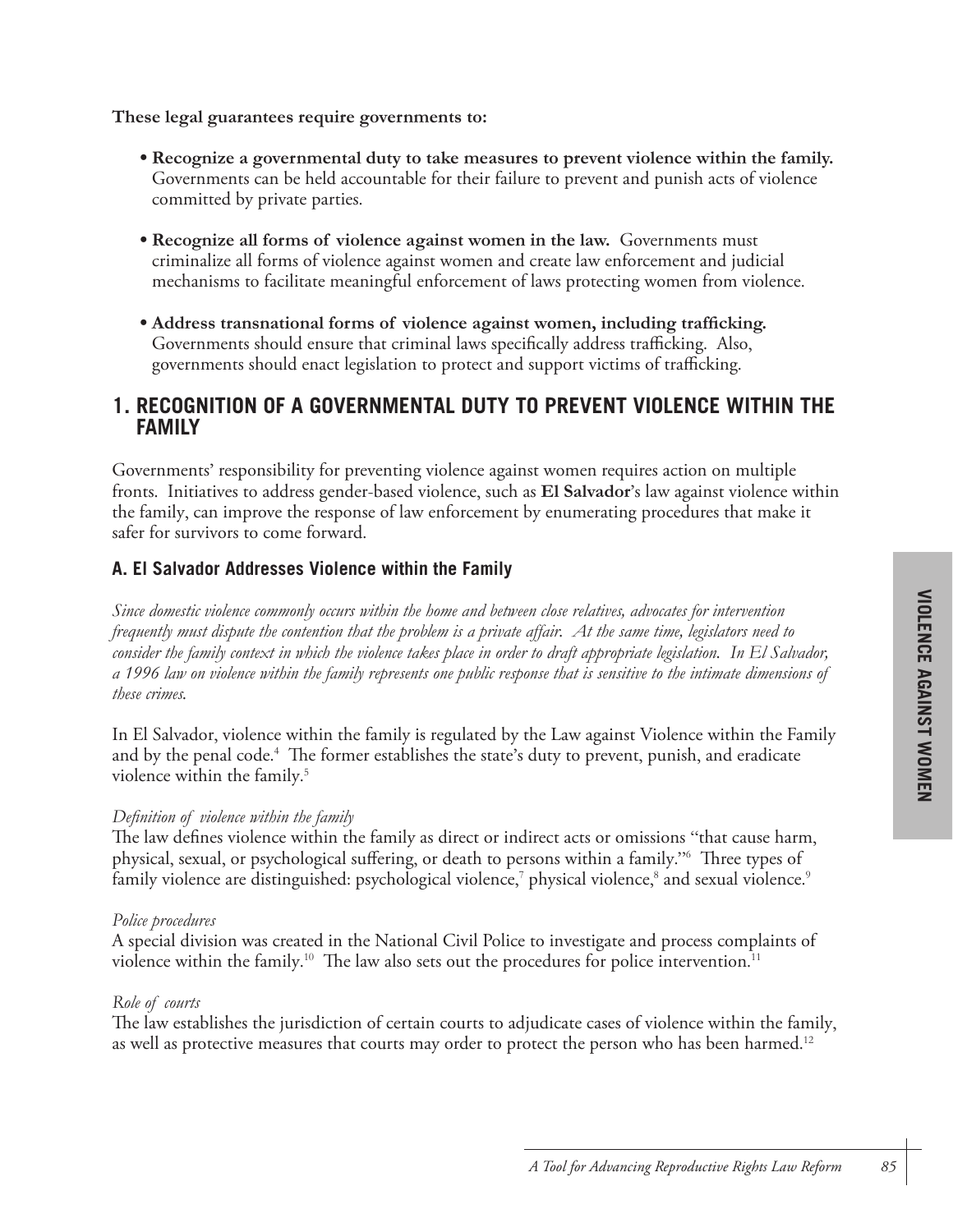For example, judges can grant the injured party an order of protection and police assistance, and decree maintenance. 13 Judges can also decree a loss of parental authority or custody of the children, or both. 14

Judges can also take more direct measures to stop the aggressor's acts of violence, such as:

- ordering the termination of acts of harassment and mistreatment;
- prohibiting the aggressor from consuming alcohol or drugs or from carrying weapons; and
- ordering the aggressor to leave the shared home and prohibiting him or her from having access to the home of the injured party. 15

The aggressor is required to undergo specialized psychological or psychiatric treatment relating to violence within families. 16 A fine is imposed when the measures ordered by the judge are violated. 17

Any person who has knowledge of an act of violence within the family can file a complaint. 18 The family courts and the justices of the peace are legally competent to hear such complaints;<sup>19</sup> in the event of noncompliance with their judgments, the Office of the Public Prosecutor is required to intervene. 20

# **2. RECOGNITION OF ALL FORMS OF VIOLENCE AGAINST WOMEN IN THE LAW**

Many forms of violence against women have gone unacknowledged by national-level legislation. The failure to recognize some forms of gender-based violence as crimes often stems from social and cultural acceptance of these acts. Governmental recognition of the criminal nature of longaccepted forms of violence against women is an important step in addressing widespread tolerance of discrimination against women.

Legislative initiatives are critical to changing the social environment that has fostered the perpetuation of violence against women. Policymakers can send strong signals about society's condemnation of these crimes by comprehensively enumerating offenses and prescribing stringent penalties, as did **Colombia** in its expansion of the definition of rape and **Tunisia** and **Sri Lanka** in their legislation on sexual harassment.

# **A. Colombia Expands Definition of Rape**

*Sexual violence is a serious problem in Colombia. In 2000, 11% of ever-married women of reproductive age reported having been sexually abused by their spouses; an additional 7% reported having been raped by others, most commonly by men who were strangers (29%), friends (26%), and relatives (15%).21 The following summary of reforms in the Colombian Penal Code illustrates how a legislature can significantly increase protection against sexual violence by expanding the definition of sexual crimes and eliminating loopholes in the law.*

The penal code reform achieved in Colombia's Law 599 of 2000 addresses a void identified long ago by those within the criminal justice system—namely, the lack of a definition of "carnal access" in provisions meant to punish unlawful carnal access. The definition provided by the new code has been commended for extending jurisprudence and legal principles in this area. According to the new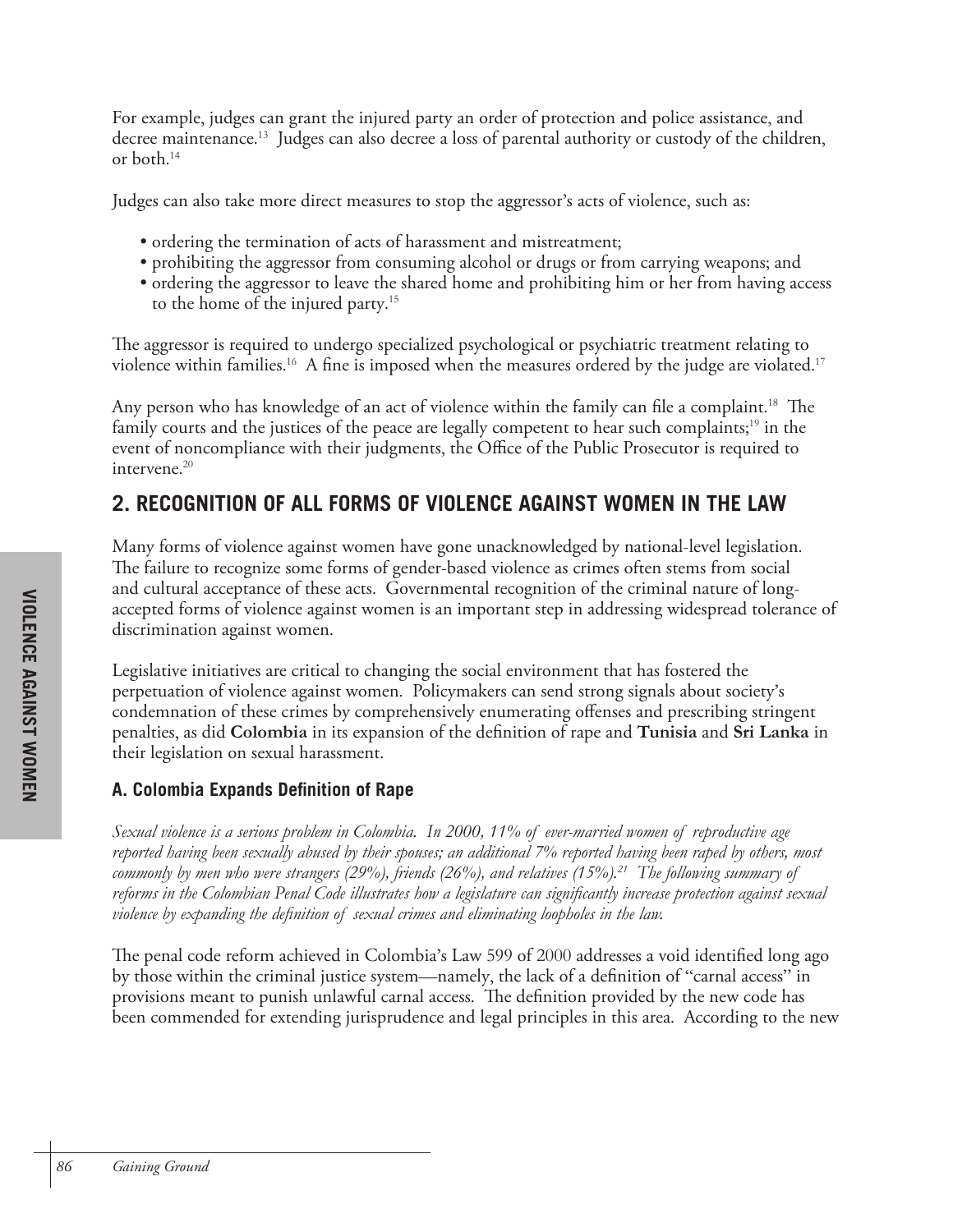definition, "carnal access" includes penetration of the penis into the vagina, anus, or mouth of the victim, as well as penetration of any other body part or object in the victim's vagina or anus. $^{22}$ 

### **B. Tunisia Enacts Law Criminalizing Sexual Harassment**

*While there are currently no statistics available to indicate the extent and level of sexual harassment in Tunisia,23 a women's rights group recently identified workplace harassment as the second most reported crime in that North African nation.24 In passing an amendment to the penal code to include the specific offense of sexual harassment, the Tunisian legislature recognizes the distinct harm caused by the set of actions, gestures, words, and environment factors that make up sexual harassment.* 

On August 2, 2004, Tunisia enacted Law No. 2004–73 amending the 1913 Penal Code to criminalize sexual harassment and certain offenses "against morality."25

#### *Definition*

The provision relating to sexual harassment defines the offense as persistent harassment of another through repeated humiliating or offensive actions. It also designates as sexual harassment words or gestures that are intended to cause the victim to submit to one's own sexual overtures (or to those of a third party) or to weaken the victim's efforts to resist those overtures.<sup>26</sup>

#### *Penalties*

The provision penalizes offenders with imprisonment of one year and a fine of 3,000 Tunisian dinars, and doubles the punishment where the victim is a child or a person with physical or mental disabilities. 27

# **C. Sri Lanka Establishes Civil and Criminal Procedures to Address Sexual Harassment in Schools**

*Sexual harassment in schools not only violates the right to bodily integrity but also interferes with the right to education and can have far-reaching negative effects on students who are harassed. The Sri Lankan government recently passed legislation to address the problem of sexual harassment in school environments.*

Through the 1998 Prohibition of Ragging and Other Forms of Violence in Educational Institutions Act, Sri Lanka made combating sexual harassment in schools a law enforcement priority.<sup>28</sup>

#### *Definition*

The legislation defines ragging as "any act which causes or is likely to cause physical or psychological injury or mental pain or fear to a student or a member of the staff of an educational institution."29 The act addresses the specific forms that sexual coercion in a school environment may take.<sup>30</sup>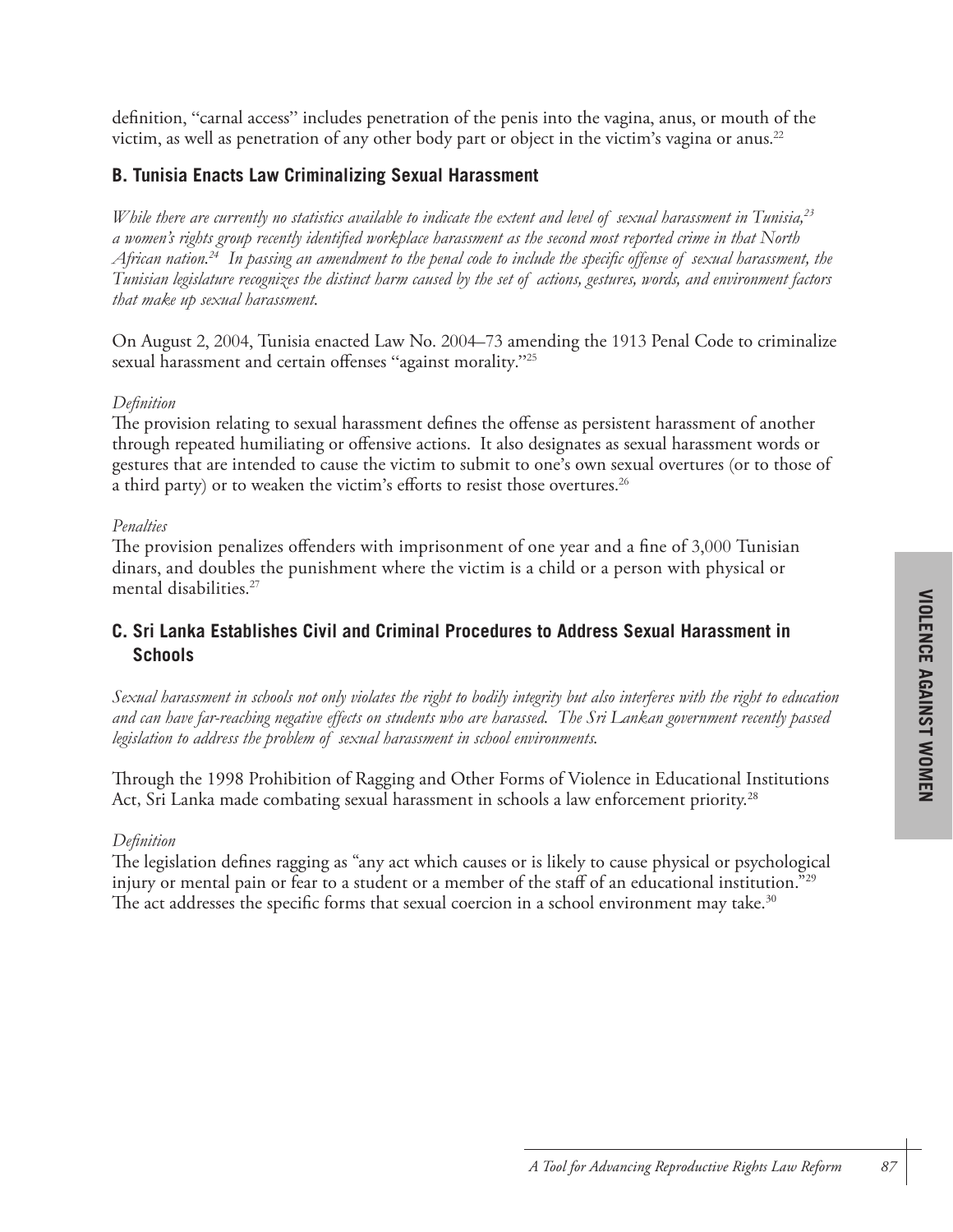#### *Penalties*

Ragging that involves the sexual harassment of a student or staff member at an educational institution is punishable with up to ten years' imprisonment and payment of compensation to the victim.<sup>31</sup> In addition, the act grants courts the authority to order the expulsion of a student or the dismissal of a staff member from an educational institution.<sup>32</sup>

#### *Measures to facilitate enforcement*

The legislation further seeks to promote the judiciary's effectiveness on the issue by ordering courts to give priority to cases prosecuted under the act.<sup>33</sup> Provisions of the act also prescribe methods for handling witnesses' repudiation of their prior statements, presumably to ensure that proceedings are not undermined by witness intimidation.<sup>34</sup>

# **3. ACTION AGAINST TRAFFICKING OF WOMEN AND GIRLS**

Combating trafficking in persons is a difficult and complex task because of the implications trafficking has for international law enforcement, immigration policies, concepts of enslavement and consent, conflict situations and geopolitical instability, global economic inequalities, and corruption. Trafficking for the purposes of sexual exploitation represents an insidious pattern of violations of many rights, including the rights to dignity, bodily integrity, and freedom of movement.

Government responses to trafficking have increasingly recognized the transnational dimensions of the crime. Initiatives such as the legislation adopted in the **Philippines** support the fight against trafficking by revising criminal laws to respond to the ever-increasing modes of trafficking. Greater specificity in laws addressing trafficking makes it easier for prosecutors to pursue perpetrators of exploitation. The legislative process is also an effective venue for addressing the immigration status of trafficked persons and establishing programs to facilitate their transition to legal means of employment. An initiative of this type was adopted in **Italy**.

### **A. Philippines Enacts Comprehensive Plan for Combating Trafficking and Assisting Trafficked Persons**

*On May 26, 2003, the Philippines enacted Republic Act No. 9208, entitled the Anti-Trafficking in Persons Act of 2003.35 The law, which cites international human rights instruments,36 announces a state policy to address the multiple forms of human trafficking and develop measures aimed at supporting trafficked persons and ensuring their recovery and reintegration into mainstream society.* 

Under Republic Act No. 9208, it is a crime to:

- recruit, transport, or receive a person by any means, including under the pretext of domestic or overseas employment, for the purpose of buying, selling, or trading the person;
- introduce or match for marriage a person to a foreign national for money or other consideration;
- offer or contract marriage, real or simulated;
- organize tours for the purpose of prostitution, pornography, or sexual exploitation;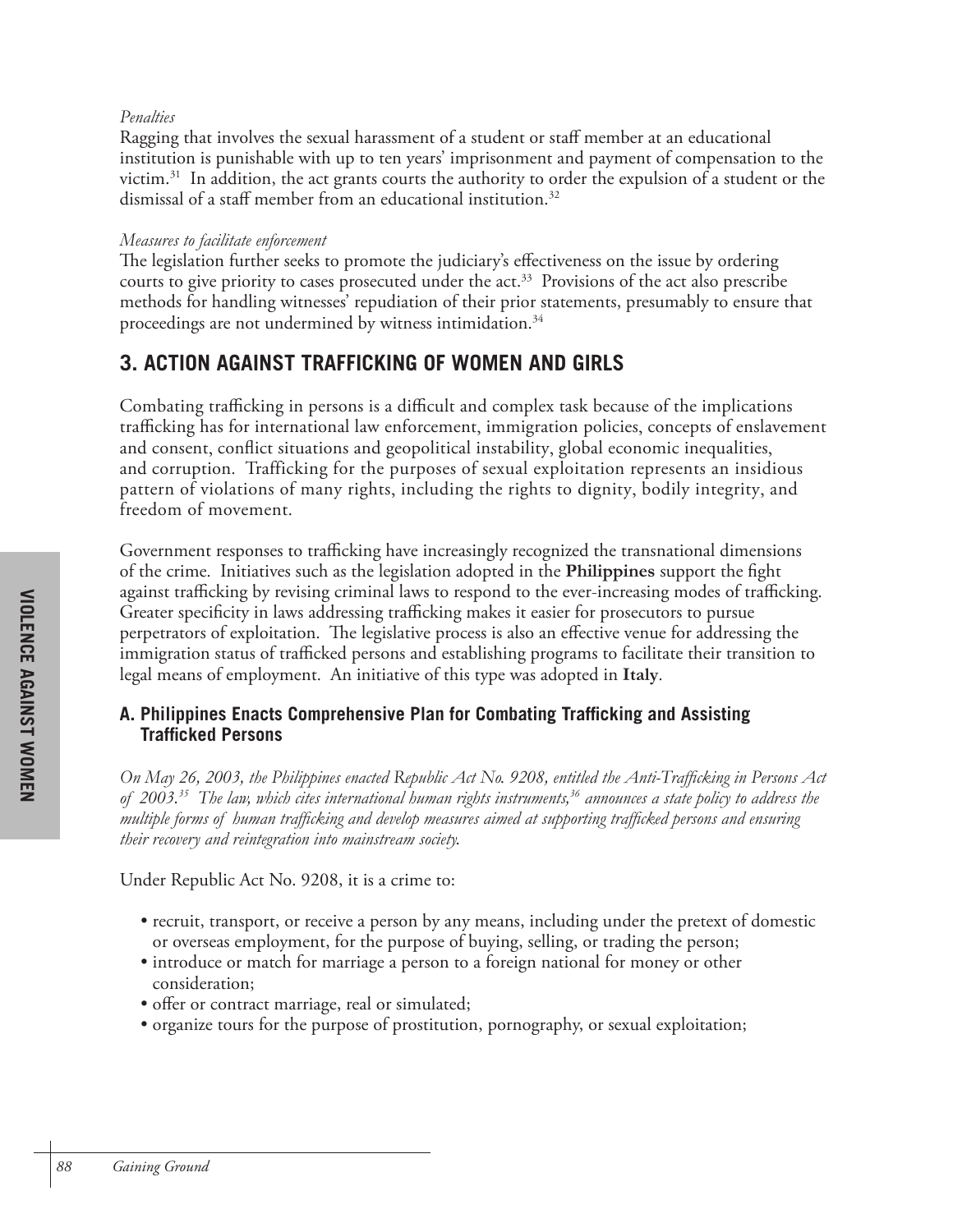- maintain or hire a person to engage in prostitution or pornography; or adopt or facilitate the adoption of persons for the purpose of prostitution, pornography, sexual exploitation, forced labor, slavery, involuntary servitude, or debt bondage;
- recruit, hire, adopt, transport, or abduct a person for the purpose of removal or sale of his or her organs; and
- recruit, transport, or adopt a child to engage in armed activities in the Philippines or abroad.<sup>37</sup>

A number of activities deemed to "promote" trafficking are also prohibited. Increased penalties, including life imprisonment, are imposed when, inter alia, the trafficked person is a child; the offender is a parent or guardian of the trafficked person; or the trafficked person dies, develops mental illness, suffers mutilation, or becomes infected with HIV.<sup>38</sup> Other provisions of the act mandate the implementation of programs to prevent trafficking, and protect and rehabilitate trafficked persons.<sup>39</sup> The law recognizes trafficked persons as victims, according them exemption from criminal liability and entitlement to enter the Witness Protection Program.<sup>40</sup> Trafficked foreign nationals are provided the same protection as trafficked citizens of the Philippines.<sup>41</sup> The law calls for the establishment of an Inter-Agency Council against Trafficking and enumerates mandatory services to be made available to trafficked persons such as emergency shelter, counseling, free legal services, medical or psychological services, livelihood and skills training, and educational assistance to a trafficked child. The law further provides for the repatriation of foreign trafficked persons and the inclusion of trafficking among extraditable offenses.<sup>42</sup>

#### **B. Italy Offers Trafficked Persons Temporary Residency**

*As receiving countries grapple with how to penetrate and prosecute international trafficking networks, they must also determine how to treat trafficked persons, whose presence within their territory is frequently illegal. A number of countries have made temporary grants of residency to trafficked persons contingent upon their participation in the investigation and prosecution of their traffickers. Italy, however, in a progressive move lauded by advocates for trafficked persons, chose not to impose that obligation.43*

Under article 18 of the Italian Immigration Law, Law 286 of 1998, victims of severe exploitation may apply for a renewable six-month residency permit. <sup>44</sup> While Italian authorities encourage trafficked persons to cooperate with the apprehension and trial of those responsible for their exploitation, the law does not withhold residency from those who wish to avoid involvement in criminal proceedings against their traffickers. <sup>45</sup> The granting of residency is contingent on the individual taking part in a social assistance program that facilitates integration through access to social services and employment. <sup>46</sup> Holders of residency permits are entitled to social services, access to educational institutions, and—provided minimum age requirements met authorization to work. 47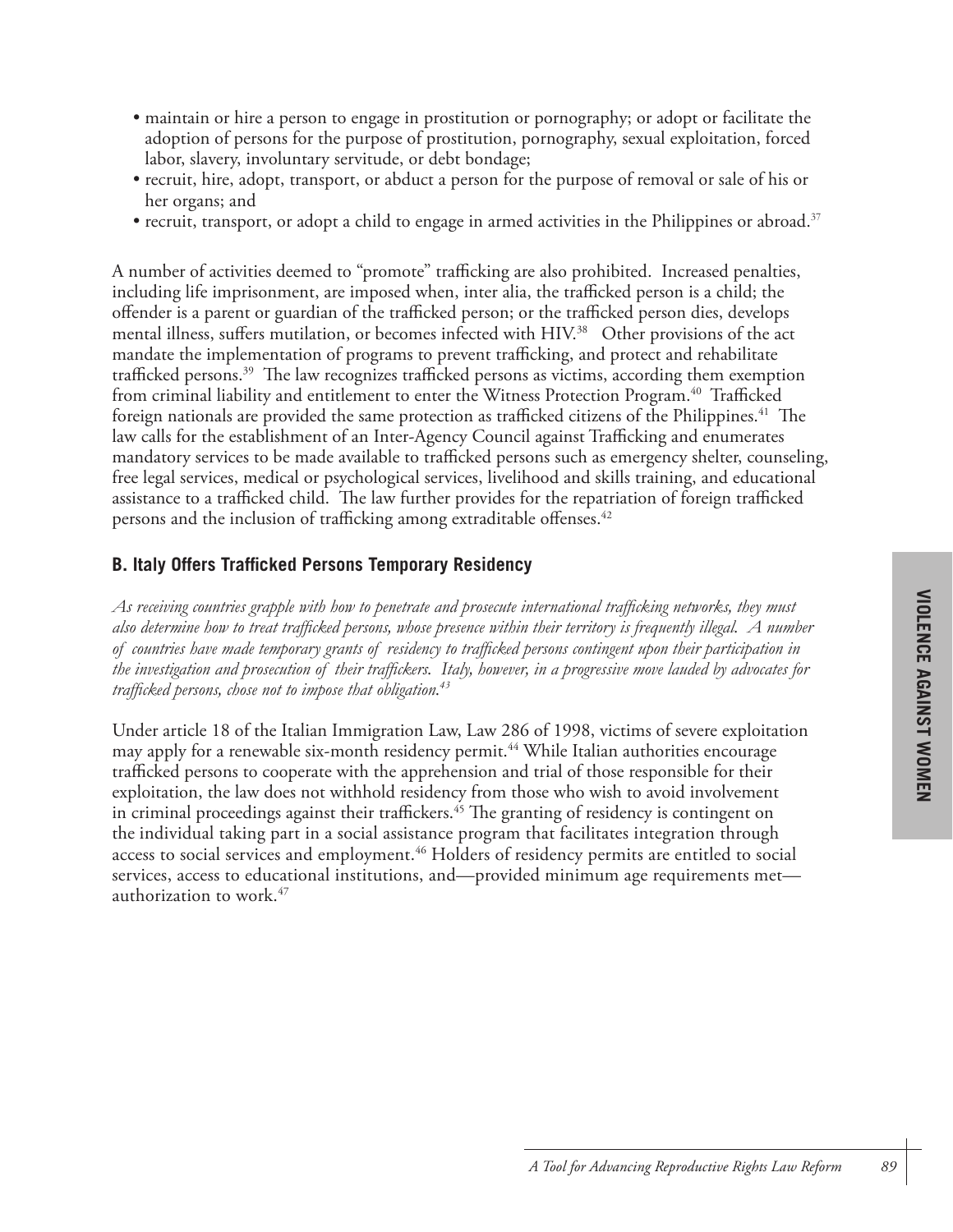# **CONCLUSION**

Advocacy in the judicial and legislative branches of government can yield significant gains in efforts to eliminate violence against women. Work with judicial and legislative actors offers opportunities to achieve formal recognition of governments' legal responsibility to address violence against women. It also helps expand governments' understanding of the criminal nature of many long-accepted forms of violence against women, such as the age-old crime of marital rape, which persists through patriarchal conceptions of privacy. Building on that work, litigation and legislative advocacy can enhance the enforcement of criminal penalties by removing procedural obstructions to justice. Finally, recognition of the global dimensions of crimes such as trafficking encourages a governmental approach that looks beyond national criminal law.